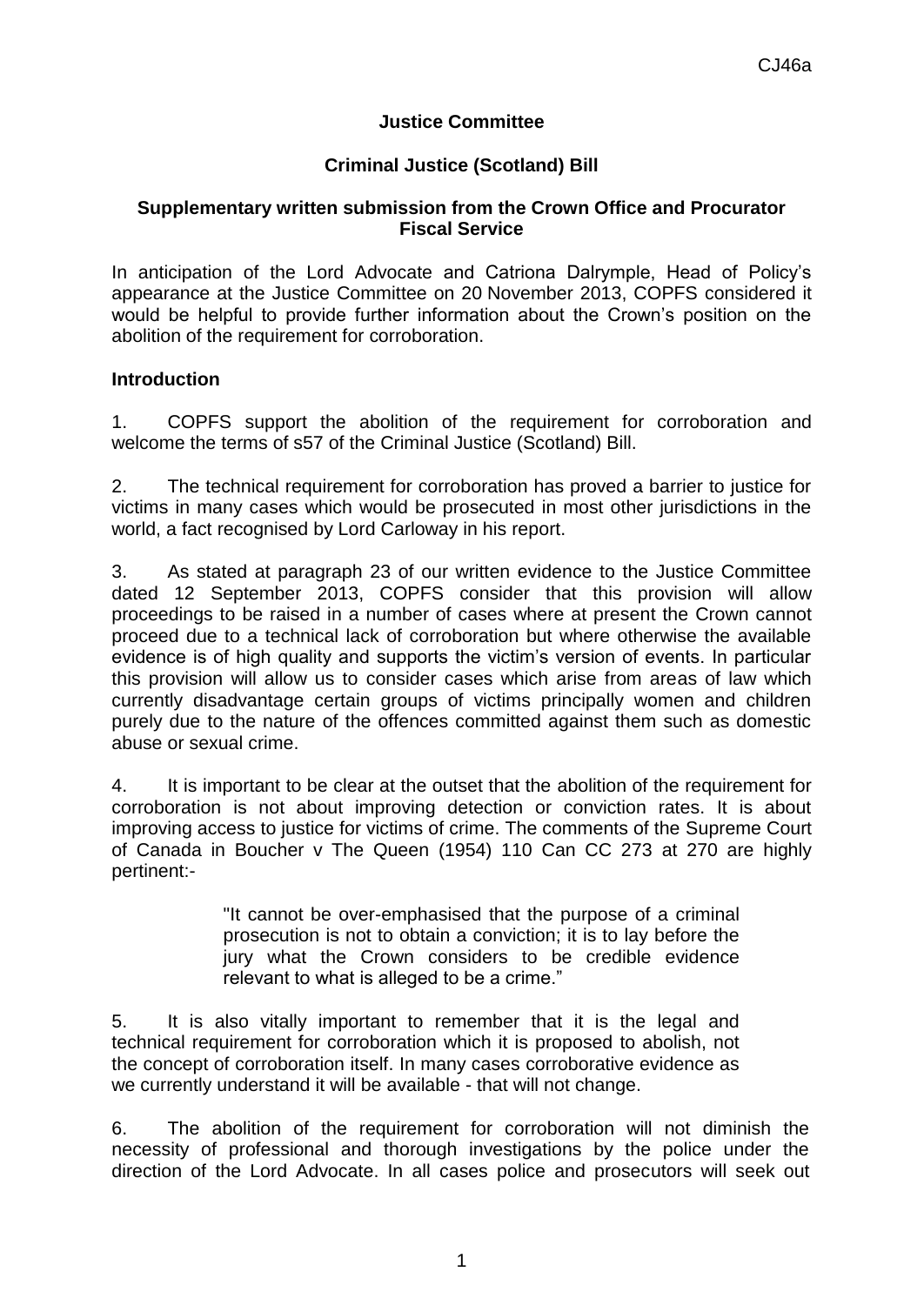evidence which supports the credibility of the allegation of the commission of a crime.

### **What is corroboration in law?**

<u>.</u>

7. In order to prove a crime in the law of Scotland the Crown must lead evidence from 2 independent sources of the essential facts. These are: that a crime has been committed; and that the accused committed the crime. However over the years what the law regards as corroboration has significantly altered from its original form. Another area in which the courts have developed the concept of corroboration in the legal context is the doctrine of mutual corroboration. This is known as the "Moorov doctrine", which provides that where the accused has carried out a series of offences and there is only one witness to each of these offences, corroboration of each of the offences can be found in the fact that he or she behaved in a similar manner to another victim. There is only one witness to each crime. This method of corroboration is particularly used in the proof of sexual cases.

8. Dictionary definitions of "corroborate" include "to make strong" or "to strengthen"; "to confirm"; "to support with other evidence"; and "to make more certain". These definitions and explanations of what constitutes corroboration appear straightforward to apply. Yet in Scotland, "corroborate" has come to have a narrow technical meaning, as acknowledged by Professors Chalmers and Leverick in their recent article<sup>1</sup>.

> "The Scottish law of corroboration has become technical and highly complex, and cannot simply be described as a 'twowitness' rule"

9. Scotland finds itself in an isolated position in its continuing requirement for corroboration. This requirement is not found in other jurisdictions. Notably it is not required in supranational courts such as the International Criminal Court<sup>2</sup>. Its rules of procedure and evidence state:

> "……. a Chamber shall not impose a legal requirement that corroboration is required in order to prove any crime within the jurisdiction of the Court, in particular, crimes of sexual violence."

10. Corroboration as a legal principle in Scots law is different from the application of evidence which supports the credibility of the allegation. Support can be found in evidence that does not at present amount to the legal definition of corroboration, but is none the less highly persuasive.

11. *Three recent appeal cases demonstrate the uncertainty of what amounts to corroboration in Scotland. The case of HMA v Mair [2013] HCJAC 89 related to a* 

 $1$  "Substantial and radical change': a new dawn for Scottish criminal procedure?" (2012) 75 Modern Law Review 837,

<sup>&</sup>lt;sup>2</sup> International Criminal Court, Rules of Procedure and Evidence, U.N.Doc. PCNICC/2000/1/Add.1 (2000). Chapter 4. Provisions relating to various stages of the proceedings: Section I. Evidence, Rule 63.4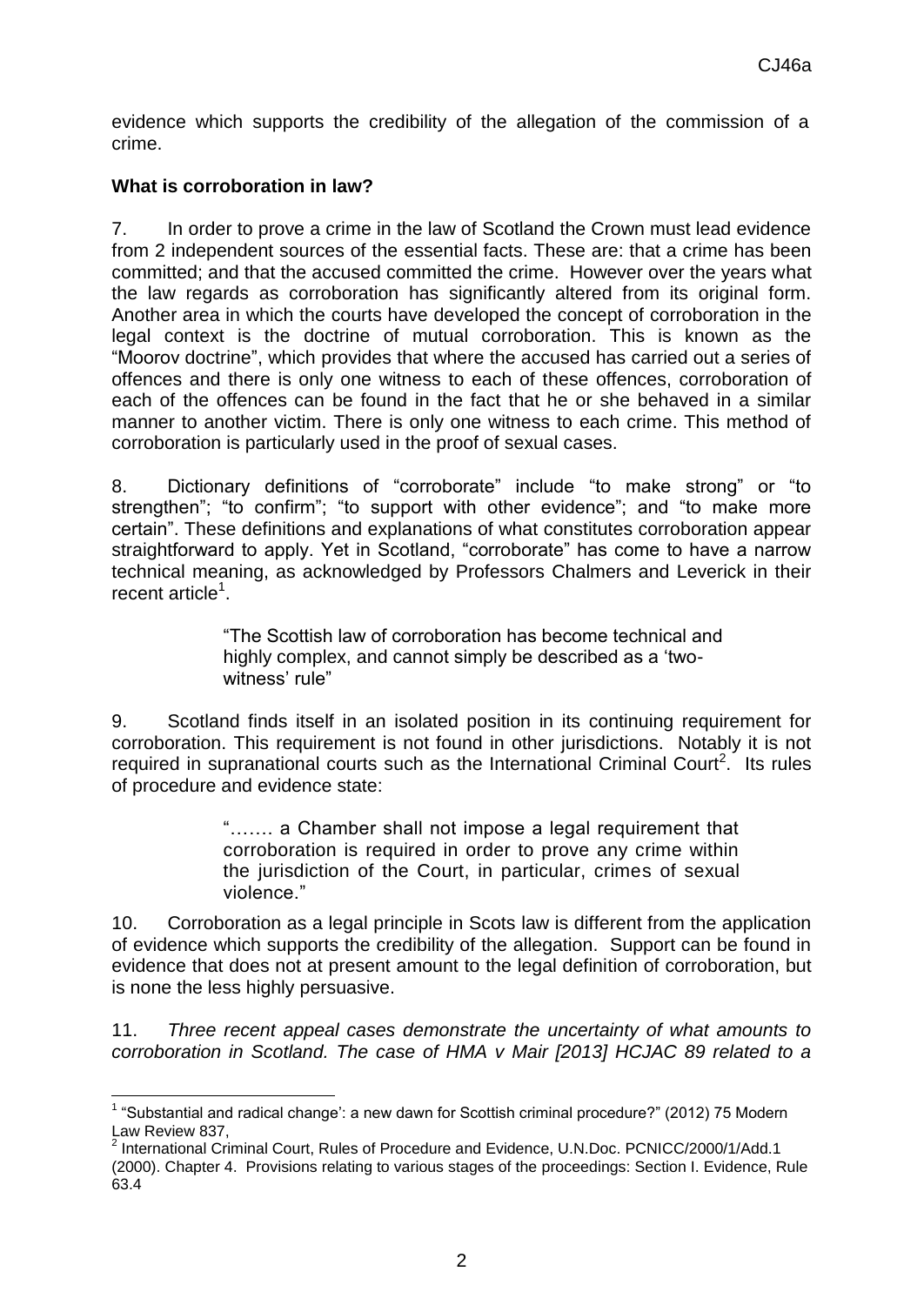*charge of murder; HMA v Hutchison [2013] HCJAC 91 and Mutebi v HMA [2013] HCJAC 142 to allegations of rape. All three cases proceeded to trial in the High Court and in all three cases the defence made a "no case to answer" submission at the end of the Crown case. It was argued that the Crown had failed to lead sufficient*  that is corroborated evidence<sup>3</sup> of the crime charged. In the cases of Mair and *Hutchison, the High Court judges hearing the trials agreed with the defence that there was insufficient evidence and stopped the prosecution after the Crown case. The Crown appealed these decisions. In both cases the Appeal court, consisting of three other High Court judges, upheld the Crown appeals, disagreeing with the trial judges and deciding that there was in fact corroborated evidence in both cases. Conversely in Mutebi v HMA, the High court judge ruled that there was corroborated evidence and refused the defence submission. The case was determined by the jury who found him guilty. The defence appealed the conviction. The three appeal court judges decided that the trial judge had erred in concluding that there had been corroborated evidence. The appeal was allowed and Mutebi's conviction quashed. It is therefore clear that there are disagreements and misunderstandings as to what amounts to corroborated evidence even at the highest levels of our legal system.*

12. *Another area of complexity is the treatment of evidence of a victim's distress. It can have differing evidential weight depending on the circumstances of the crime it relates to. So the evidential significance of distress of the victim of an assault and theft may be regarded differently to that of the distress of a rape victim. And even in cases of rape, the evidential weight of distress will be different in cases of a rape where force was used to those of non-forcible rape such as where the victim was asleep or intoxicated.* 

13. *These examples amply illustrate that the technical requirements of corroboration have resulted in a complicated set of legal rules which can often be difficult to apply and for victims to understand.* 

14. *It may be of assistance to look at a number of areas to give some further information on how the abolition of the requirement for corroboration may impact on COPFS and the justice system as a whole.*

# **Test for prosecution**

15. The abolition of the requirement for corroboration will require the introduction of a new test for prosecution. The proposed test would, as at present, have two stages, namely an evidential test and a public interest test. However it is proposed that the evidential test will be in different terms to our current test which is largely based on assessment of the quantity of evidence. Under the new test the prosecutor will have to make the following assessments:-

> a. a quantitative assessment– is there sufficient evidence of the essential facts that a crime took place and the accused was the perpetrator?

<sup>1</sup>  $3$  A "No case to answer" submission is not based on the quality of the evidence, only on the quantity and is made when the defence does not think the Crown have lead corroborated evidence of the crime charged.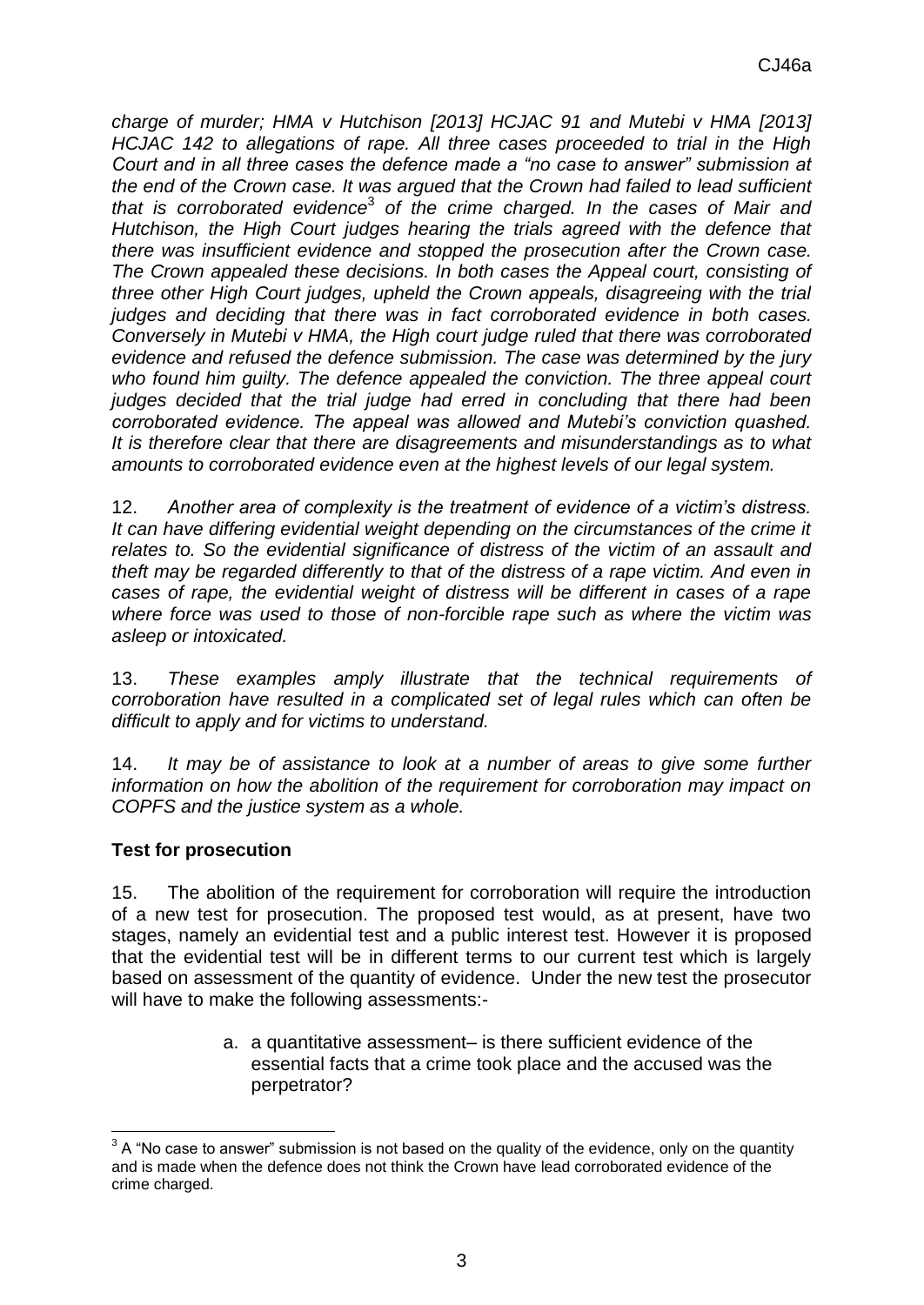- b. a qualitative assessment is the available evidence admissible, credible and reliable?
- c. on the basis of the evidence, is there a reasonable prospect of conviction in that it is more likely than not that the court would find the case proved beyond reasonable doubt?

16. Only if a case meets the evidential test, will the prosecutor consider what, if any action, to take in the public interest. This aspect of the test will not change and public interest considerations will remain as at present.

17. The proposed new test focuses on the credibility of the allegation and the quality of evidence which supports that allegation. The evidence must be sufficient to allow a reasonable prospect of conviction.

18. We consider t*he application of the test* will allow proceedings to be raised in a number of cases where at present the Crown cannot proceed due to a technical lack of corroboration for what are credible allegations where there is compelling supportive evidence. In particular this provision will allow us to consider cases in which some victims are disadvantaged purely due to the nature of the offences committed against them.

19. This test will be published as part of the Prosecution Code which will be publically available and which will give further guidance on the way this test will be applied.

# **Supporting evidence**

20. We have noted the concerns expressed by many commentators that this will allow the Crown to raise cases on the evidence of a "single witness" or "one witness" cases. Such terms are unhelpful and can misrepresent the evidential position in a case. The removal of the requirement for corroboration will not extinguish or even reduce the requirement for the police and prosecutors to thoroughly explore all reasonable investigative avenues.

21. It is wrong to suggest that the abolition of the requirement for corroboration will result in sloppy police investigation or poor prosecutorial analysis. The police and COPFS are professional organisations which have duties to investigate crime which are independent of the evidential basis of our decision making.

22. It is wrong to suggest that the Crown would be content to attempt to convince a court beyond reasonable doubt at trial on the basis of the account of one person which had not been investigated further or where no attempt had even been made to obtain evidence without supporting evidence. To do so demonstrates a complete misunderstanding of the ethos and standards of COPFS. The Crown will always look for supporting evidence in every case.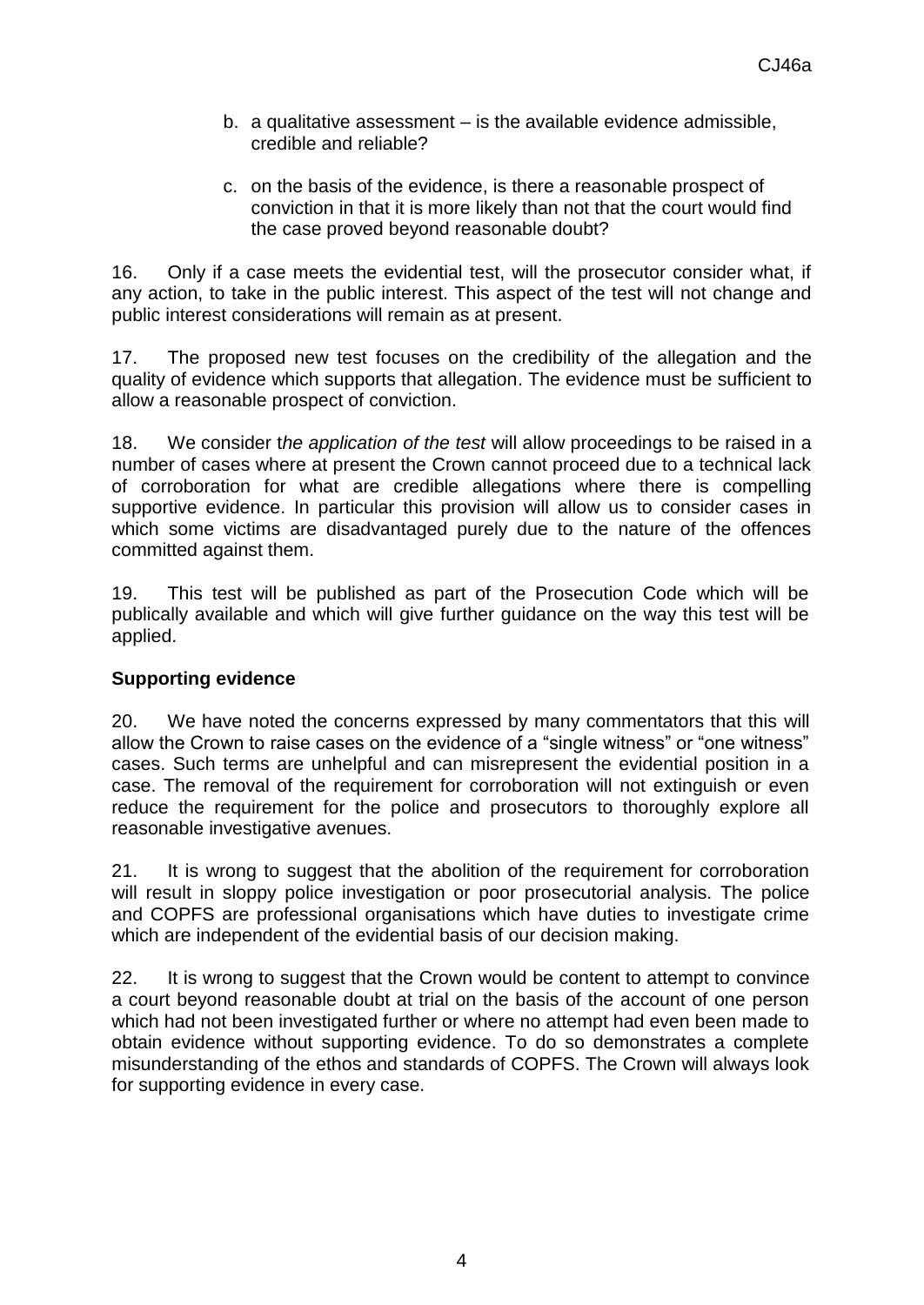# **Case examples**

23. Case examples can be found at Annex A. We consider that these examples could meet the new prosecution test should the requirement for corroboration be abolished. These examples are from real cases which were marked for no proceedings due to insufficient corroborated evidence and accordingly the perpetrator was not prosecuted. In each example there is evidence which supports the credibility of the allegation and is of such quality as to give a reasonable prospect of conviction. The cases have been anonymised and specific details changed to protect the parties.

#### **Sexual offences**

24. Sex offenders do not wait until there is someone about before committing a crime, rather they do the opposite. They will wait until the victim is isolated and alone, when there is no-one and nothing to corroborate the victim's account. By their very nature sexual offences are committed in private when there is no-one else around. As a society we find ourselves unable to prosecute many such crimes, as the supporting evidence does not amount to corroboration but is highly persuasive as outlined in the examples. This is one reason why COPFS supports the abolition of the requirement for corroboration

#### **Domestic abuse**

25. Domestic abuse often occurs behind closed doors where there are no other witnesses. In such circumstances, it is often the case that there is a lack of corroborative evidence. The domestic abuse examples at annex A demonstrate that in many cases of domestic abuse there is evidence which goes to support the credibility of the allegation made and so makes access to justice possible.

26. Each of these crimes deserves to be prosecuted. Each victim deserves access to justice. Each accused person deserves to be punished for their behaviour. In each of these scenarios, COPFS were unable to take action due to the technical requirement for corroborated evidence. In each case, there is sufficient quality and quantity of evidence to put before a jury. In each case, we assess there is a reasonable prospect of conviction. It should properly be for the judge or jury to consider the facts and whether they point to guilt.

#### **Effective criminal sanctions**

1

27. *As a modern, 21st century society, Scotland must ensure that its criminal justice system is human rights compliant not only for suspects and accused but also for victims and witnesses, a fact that Lord Carloway recognised in his report. The importance of a state having effective criminal sanctions has been repeatedly*  stressed by the European Court of Human Rights<sup>4</sup>.

 $4$  ECtHR Report "Child sexual abuse and child pornography in the court's case-law" June 2011; M.C.

v Bulgaria, Application no. 39272/98 - (2005) 40 E.H.R.R. 20 at paragraph 149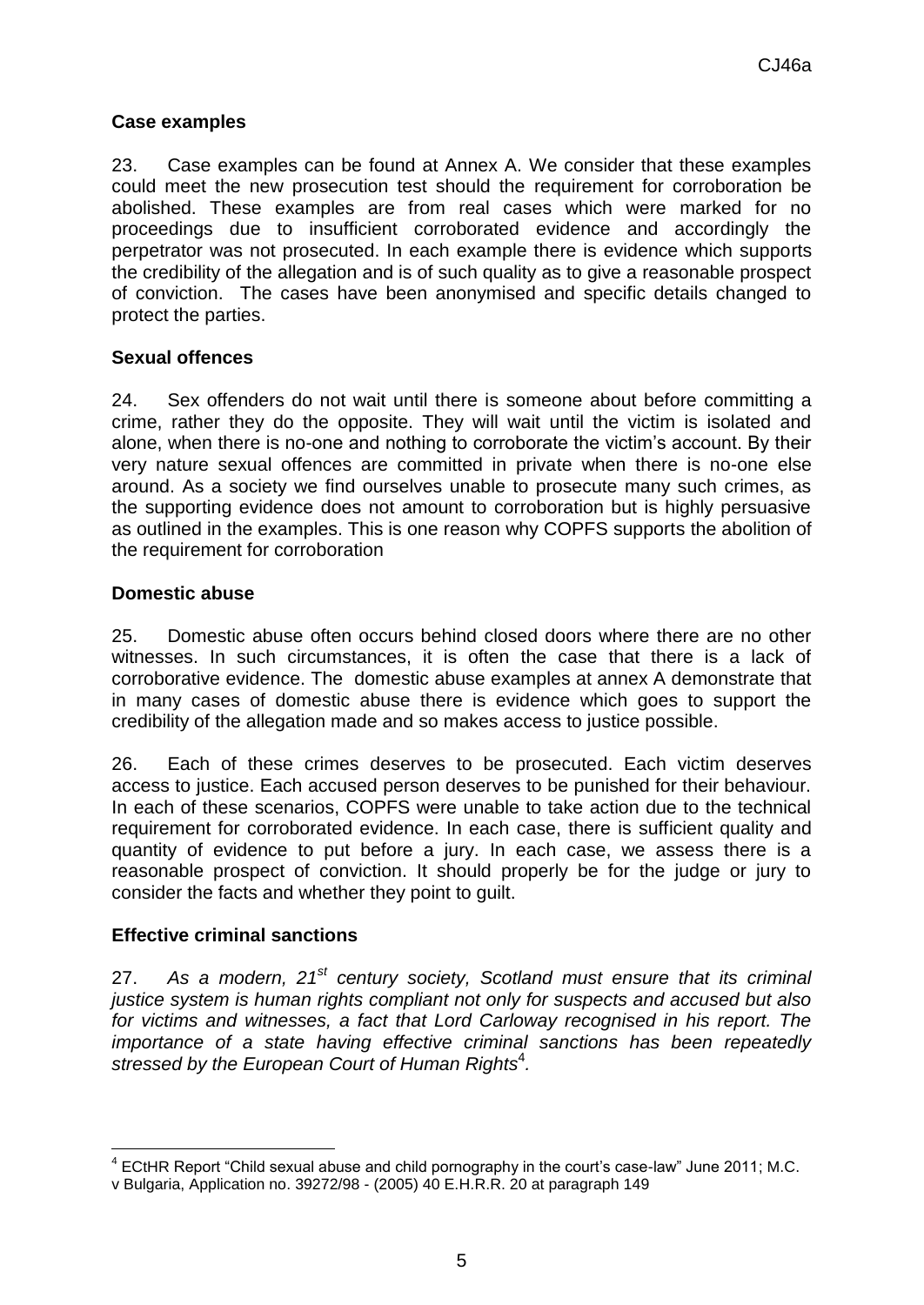"The Court has found a positive duty on the part of the Contracting states to protect their inhabitants in a range of cases. In such cases, the state is not the primary violator of rights (i.e. it is not the state that beats, rapes, enslaves etc.), but rather the state has inadequate structures in place to prevent these kinds of abuse. This can mean that the state does not provide adequate criminal sanctions for actions that violate Convention rights."

28. *This question of whether Scotland provides effective criminal sanctions has recently been commented on by the United Nations* Committee on the Elimination of Discrimination against Women in their report dated 23 July 2013 at paragraph 26:-

> "The Committee is concerned that, following the findings of the Carloway Review of criminal law and practice in Scotland, the burdensome requirements of corroboration impede the prosecution of rape and other sexual violence cases"

29. The abolition of the requirement for corroboration is a crucial step towards ensuring effective criminal sanctions and improving access to justice for victims of crime. As we have said earlier, the abolition of the requirement of corroboration is not about improving detection or conviction rates. It is about improving access to justice. It is about changing the law to ensure that criminals are not immune from prosecution, protected by complicated rules of evidence that create injustice. And it is about ensuring that the victims of those crimes do not have to sit in silence but have the opportunity for their voices to be heard.

30. Concerns have been expressed from various commentators about the Crown being able to take forward certain types of case. In particular cases based on solely confession evidence, what has been termed as the one witness case and false allegations against professionals. It is important that we make our position on these areas of concern clear.

# **Confessions**

31. Confessions are now rarer following the ruling in the Cadder case that a suspect has right of access to a lawyer. This was recognised by Lord Rodger in his opinion in the Cadder case

> "the recognition of a right for the suspect to consult a solicitor before being questioned will tilt the balance, to some degree, against the police and prosecution. "

32. **It is though recognised that people will confess to crimes they have not committed. The Lord Advocate agrees with Lord Hope's comments in the**  recent article from Holyrood magazine<sup>5</sup> that no-one should ever be convicted **on the basis of a simple confession alone. Therefore it is essential that there is evidence to prove that a confession is true. The police and the Crown will** 

 5 Edition dated 04 November 2013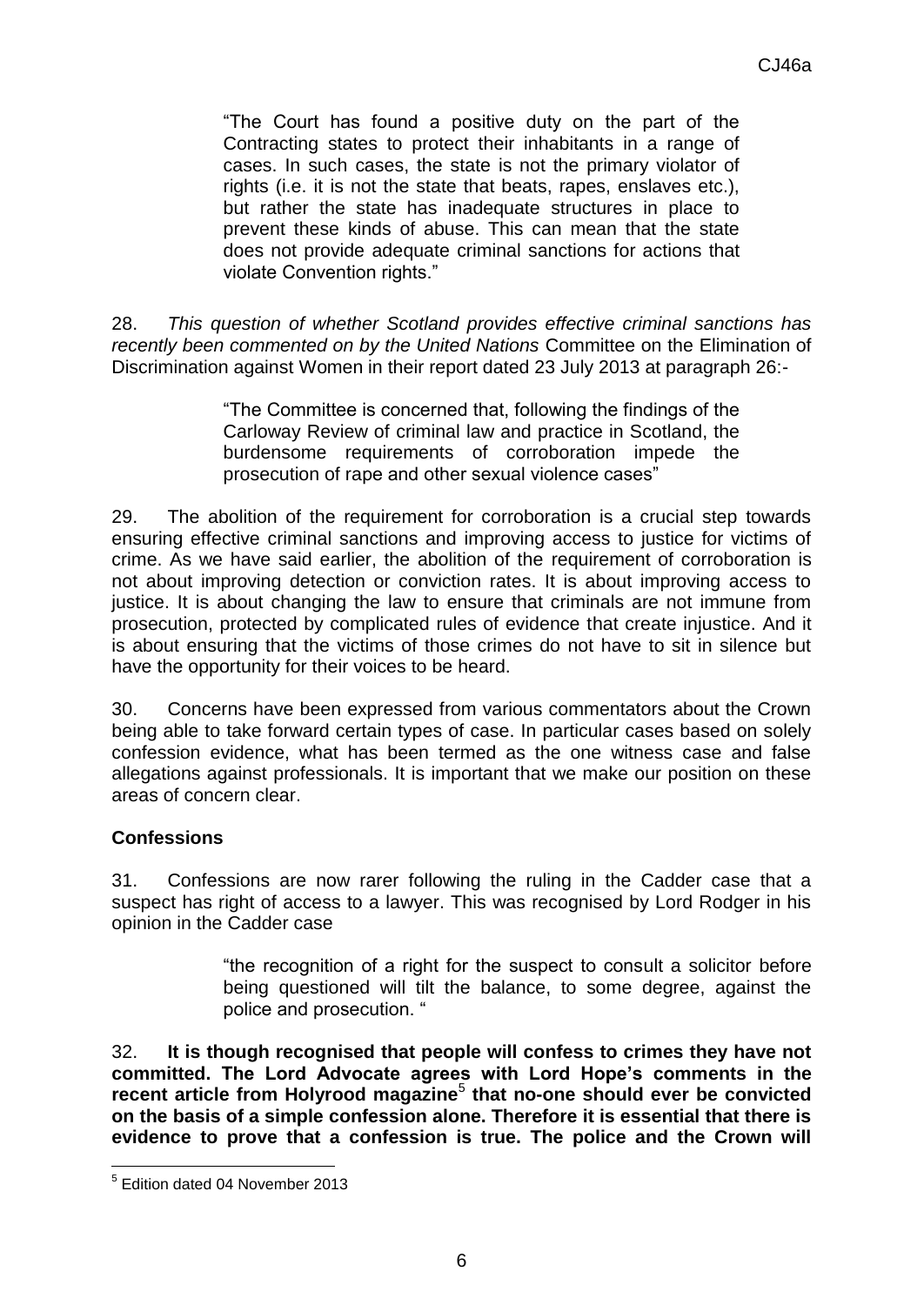**always look for supporting evidence which in cases of confession evidence will be evidence which supports the truth of that confession.** 

**False allegations against professionals**

33. **COPFS acknowledges that certain professional witnesses are susceptible to malicious allegations, including police officers, teachers, social workers, health professionals and prison officers. Again proceedings in such cases would not be taken up without strong supporting evidence.** 

34**. We already have measures in place to guard against the taking of proceedings based on false allegation. In the case of allegations against teachers by pupils in the course of their employment, prosecutors must investigate these and precognosce the eye witnesses. Proceedings against a teacher can only be instructed by Crown Counsel. In the case of allegations of criminality by police officers, COPFS has a dedicated specialised unit to investigate these. Criminal proceedings against police officers can only be taken on the instruction of a law officer. Such processes ensure that prosecutions founded on malicious allegations are guarded against. The abolition of the requirement for corroboration will not change that approach. In each and every case the evidence will be carefully scrutinised and robustly examined to protect all individuals against malicious allegations.**

#### **Conclusion**

35. **As prosecutors in the public interest we are justly proud of the criminal justice system in Scotland where the rights of those accused of crime are robustly protected by the courts. As prosecutors though we support the abolition of the requirement for corroboration to ensure that all victims of crime have access to justice and to ensure perpetrators of crime can be brought before courts for their guilt or innocence to be determined, rather than be hampered by technical rules which do not allow us to present strong cases to the court.**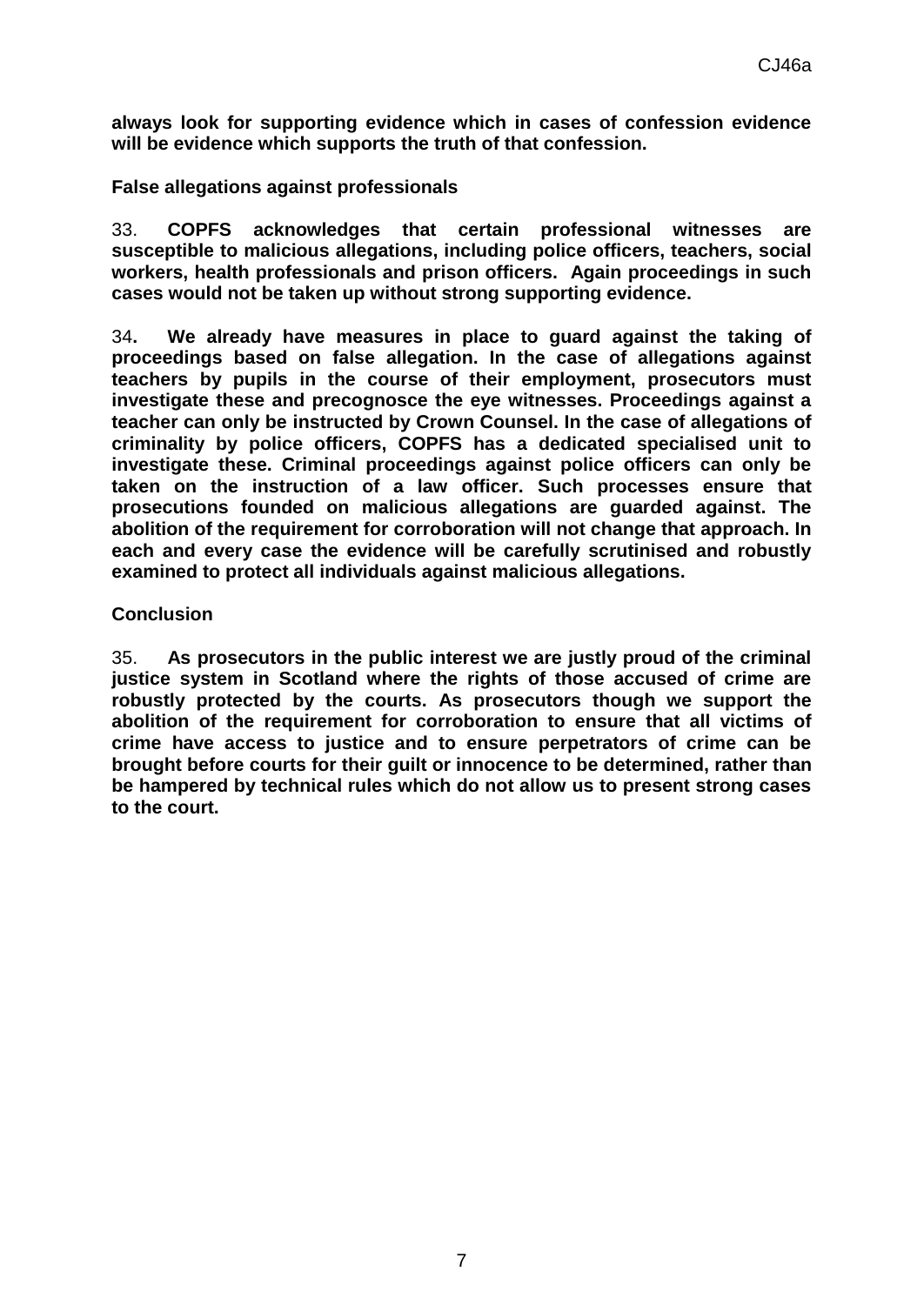# **Some case examples**

# Example 1

The victim was at home asleep at night. She woke up to find the accused, who was a complete stranger, standing in her bedroom, brandishing a weapon. He raped her and threatened her, telling her not to report the crime to the police after he left. He also forced her to wash herself to get rid of evidence. She was terrified and did not contact the police. The following day whilst she was out, the accused entered the house again and stole items which may have linked him to the crime had they been forensically examined. A number of witnesses saw the accused taking these items away. The accused was clearly trying to destroy any evidence of sexual activity. The victim is credible and reliable and there was recent distress after the incident and the circumstances are highly supportive of her account.

As there is no corroboration of penetration, we cannot prosecute the charge of rape.

### Example 2

The victim is a girl under 12 years of age. She was going to play with friends when she was grabbed by the accused and pulled behind a building. She recognised the accused as he lives near her. The accused unfastened his trousers and she could see he was wearing distinctive underwear. He put his hand under her clothing and indecently touched her. She tried to run off but he stopped her and threatened her. She managed to run away again but tripped over items and was grabbed again. She managed to break free again, ran home and told a family member what happened. She was screaming hysterically and showed where the accused had touched her. The accused was detained a short while later and was found to be wearing similar clothing and underwear as that described by the victim. On going to the locus, the police found a number of items which the victim had described, all of which support the credibility of the account given by the victim.

No action could be taken as there was no corroboration in law of the commission of a crime.

#### Example 3

In a Moorov case, where the evidence of one complainer to each crime corroborates the, the failure of one witness to be able to give evidence at the door of the court has resulted in the collapse of the case as a whole. The evidence of the one witness, even if there was for instance evidence to say the accused and the victim were seen together at the time of the offence, would not be sufficient to provide corroboration.